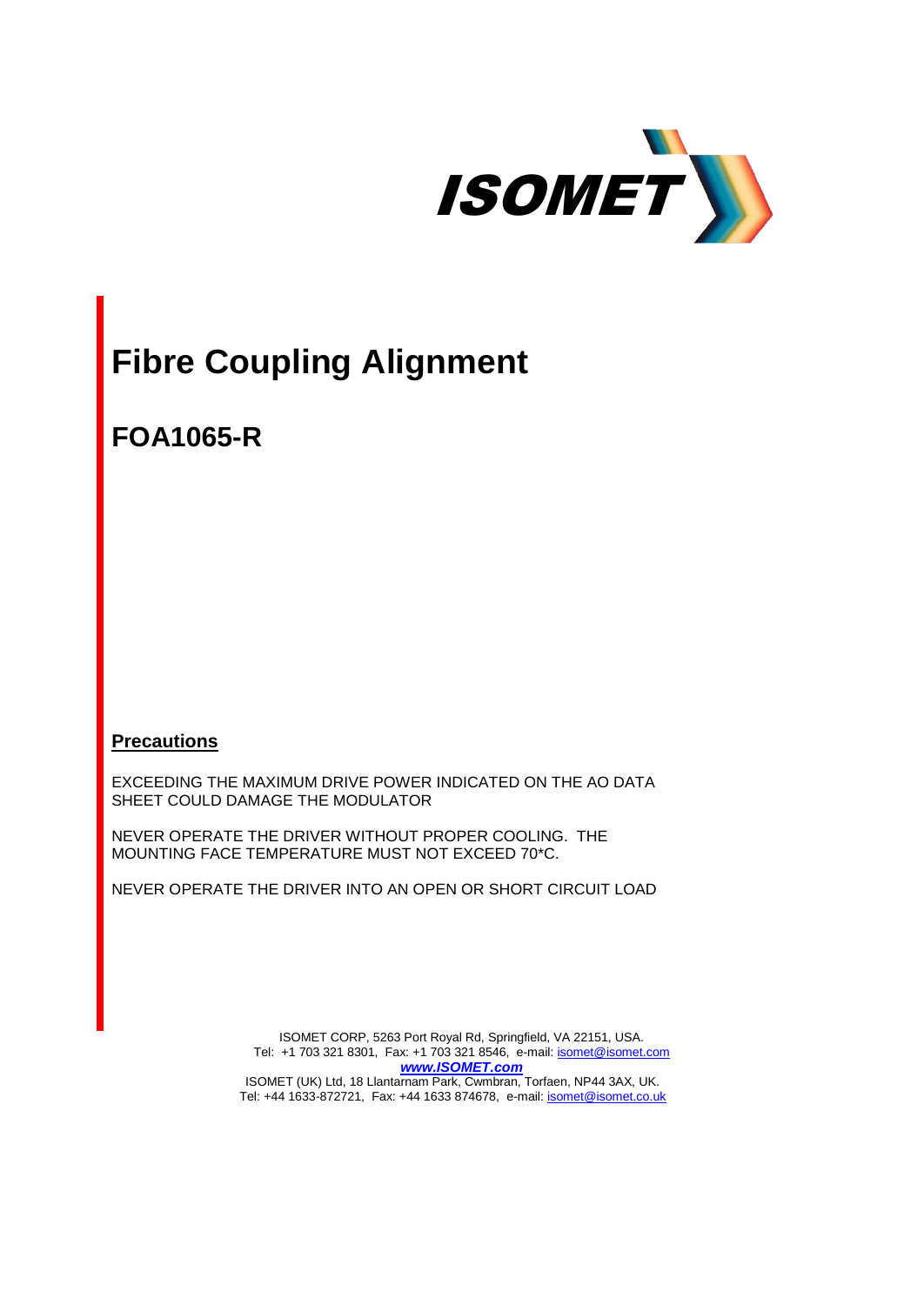

#### **1. GENERAL**

#### 1.1. Acousto Optic Modulator

When no RF power is applied to an AO device, all of the input laser beam will be seen at the zero order position (less insertion losses).

When RF drive is applied a proportion of the zero order beam is diffracted into the first order. In general, when the input beam of an AO device is adjusted for the correct Bragg angle the diffraction efficiency (DE) can reach a value of 90%. The operating wavelength and AO transducer parameters define the required RF drive power. This value for maximum efficiency is referred to as the saturation power. At NIR wavelengths, the saturation powers can exceed the recommended maximum input power for the AO device and hence the efficiencies will be lower (refer to the AO device data sheet).

At the first order beam position, the static on-off contrast ratio should exceed 30dB.

#### 1.2 Fibre Optic

To avoid damage to the end face of the fibre, the following alignment process must only be carried out at a low laser power. Recommended power less than 30 mW c.w.

#### **Great care must be taken at optical powers exceeding 50mW.**

Although for a correctly aligned system, the first order beam will be aligned into the fibre, it is possible that the zero order beam could be focussed on the fibre cladding and damage could result at higher optical powers.

Please ensure that adequate laser safety precautions are taken. If in doubt, consult your laser safety officer before proceeding further.

#### 1.3 Basic elements

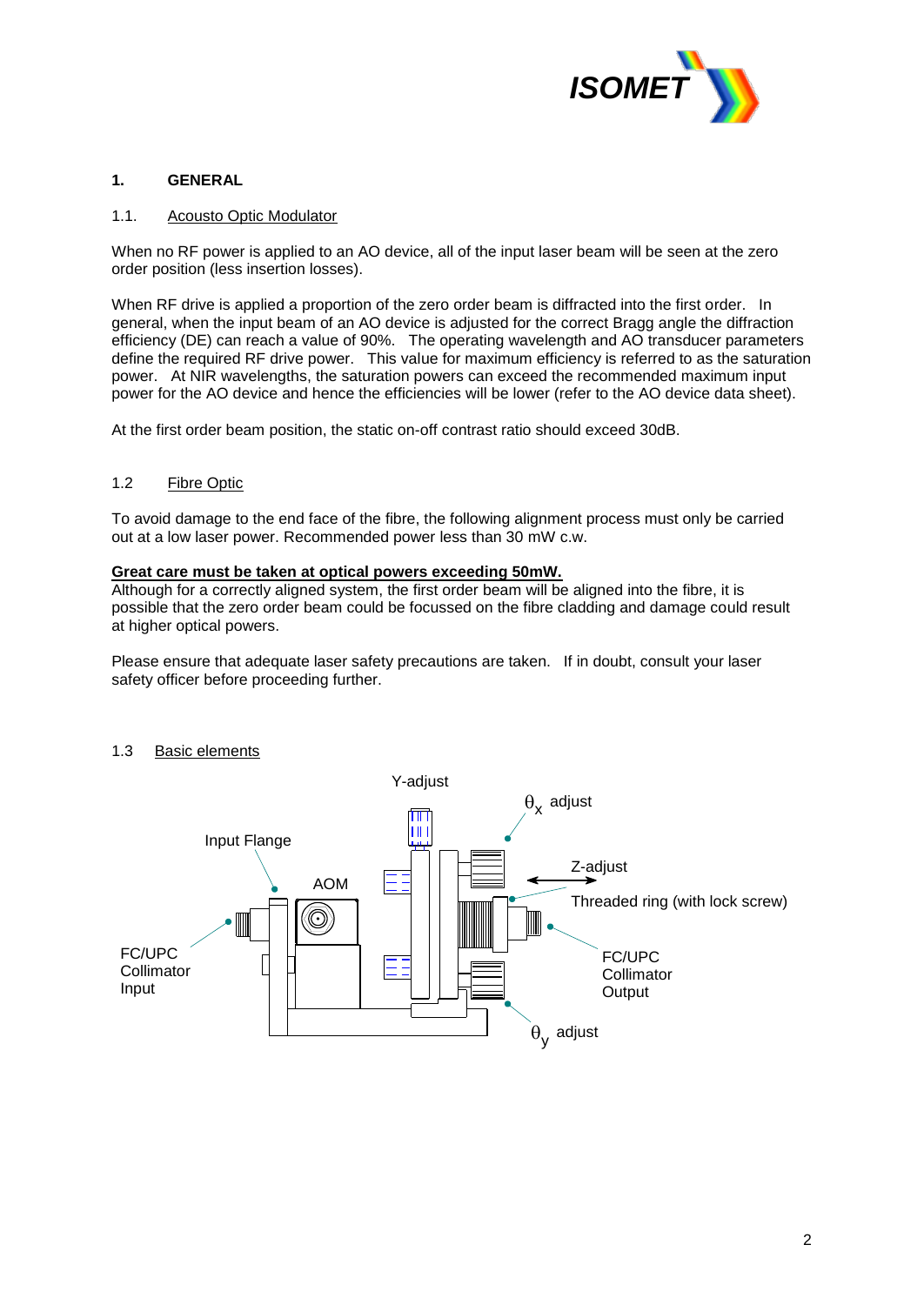

The output flange features a 4-axis kinematic mount allowing lateral and angular adjustment of the output fibre collimator.

The input flange is fixed. The aperture is designed to be coaxial with the AOM active aperture.

Typically, the AOM and fibre optic components are supplied pre-assembled and aligned. The following describes the full alignment. Not all stages may be required for partial re-alignment.

#### 2. **ALIGNMENT**

To aid alignment, an optical power meter and fluorescent IR viewer card are essential at NIR wavelengths. To get a feel for the system adequate performance can be seen at 635nm. Of course the alignment will not be appropriate for NIR wavelengths but the visible operation will help familiarise you with the adjustments.

#### 2.1 Input fibre alignment.

The input fibre is located nearest to the AOM. Insert the input fibre collimator into the input flange and tighten the collimator locking screw.

At this stage, remove the output plate with collimator by removing the two lock-screws.



Ensure that the AO device is mounted correctly. Even when tight, the Bragg pivot centre point screw (underside) should allow rotation with Bragg adjuster.

- 2.1.1 Align the AO device so that it is square to the modulator block (i.e. the RF connector face is in line with the edge of the mounting block).
- 2.1.2 With no RF applied, ensure that all the input optical power (less insertion losses) is seen in the zero order or straight through position.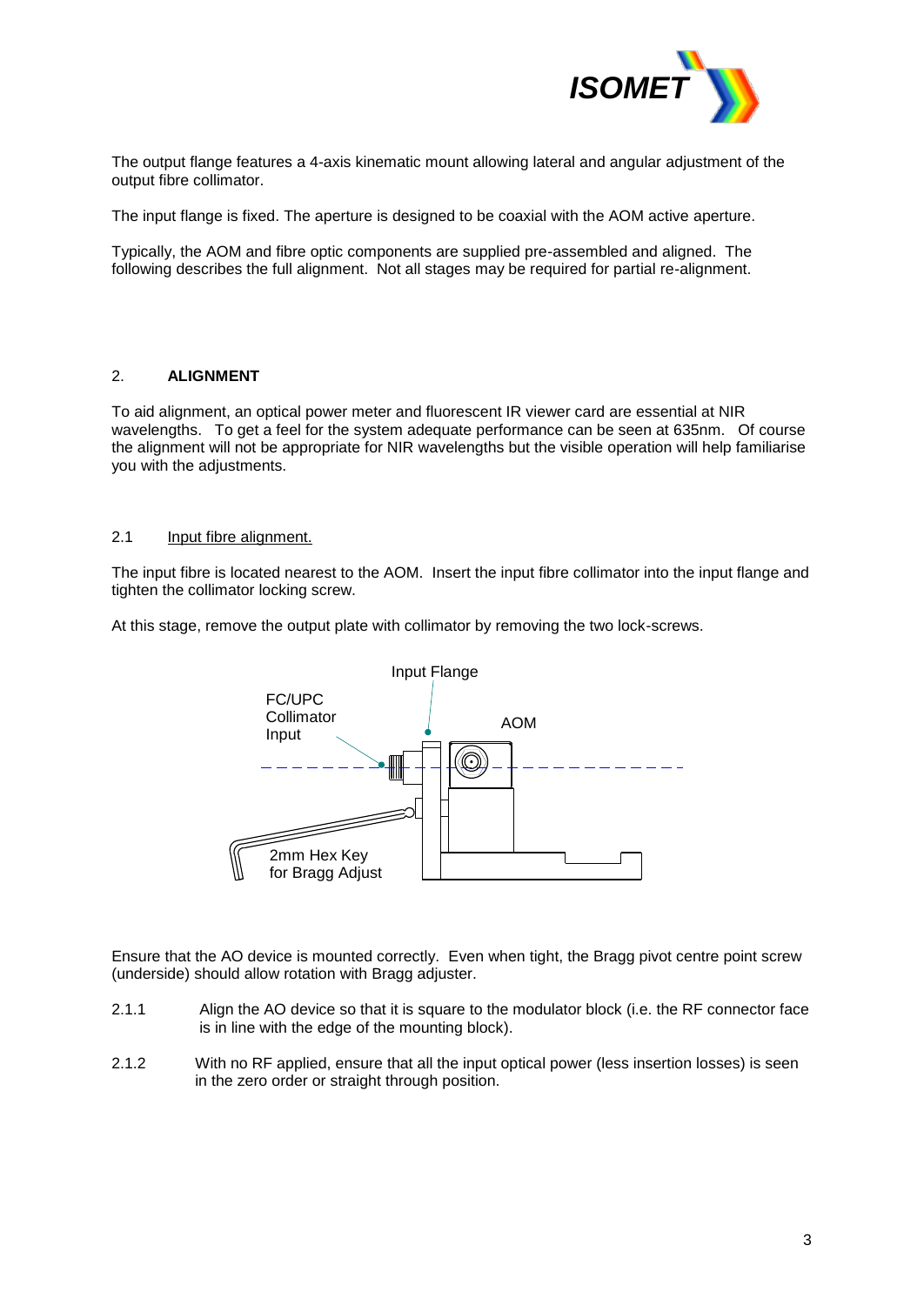

2.1.3 Insert the input collimator so that zero order beam remains on axis in height and width, in other words the beam passes through the AO device apertures and is flat and square to the base of the AO device. It may be necessary to remove the AOM cover to aid initial alignment.

> For increased accuracy, this can be achieved by monitoring the beam path at a number of positions away from the unit and along the axis line of the unit.

- 2.1.4 Connect the RF driver to the AO device as explained in the driver instruction manual. Apply RF power. (See appendix)
- 2.1.5 The diagrams below illustrate the relationship between the AO Bragg angle direction, the corresponding +1 or –1 order output and the resultant up or down frequency shift.



ANGLES ARE EXAGGERATED FOR CLARITY.

- 2.1.6 Slowly and carefully rotate the AO device in the appropriate direction and note any diffracted light. For a poorly adjusted AO device, diffracted beams may be seen at opposite and higher order beam positions e.g. –1, 0, +1, +2 etc.
- 2.1.7 As described, adjustment of the Bragg angle  $(\theta_{\text{Bragg}})$  is achieved by rotating the Bragg adjuster using a 2mm Hex Key. Monitor the first order power and making incremental adjustments to the AO device Bragg angle
- 2.1.8 Maximize the first order output intensity by first optimizing the Bragg angle and then by careful adjustment of the RF input power. .
- 2.1.9 You should be able to achieve at least 50% diffraction efficiency into the selected first order.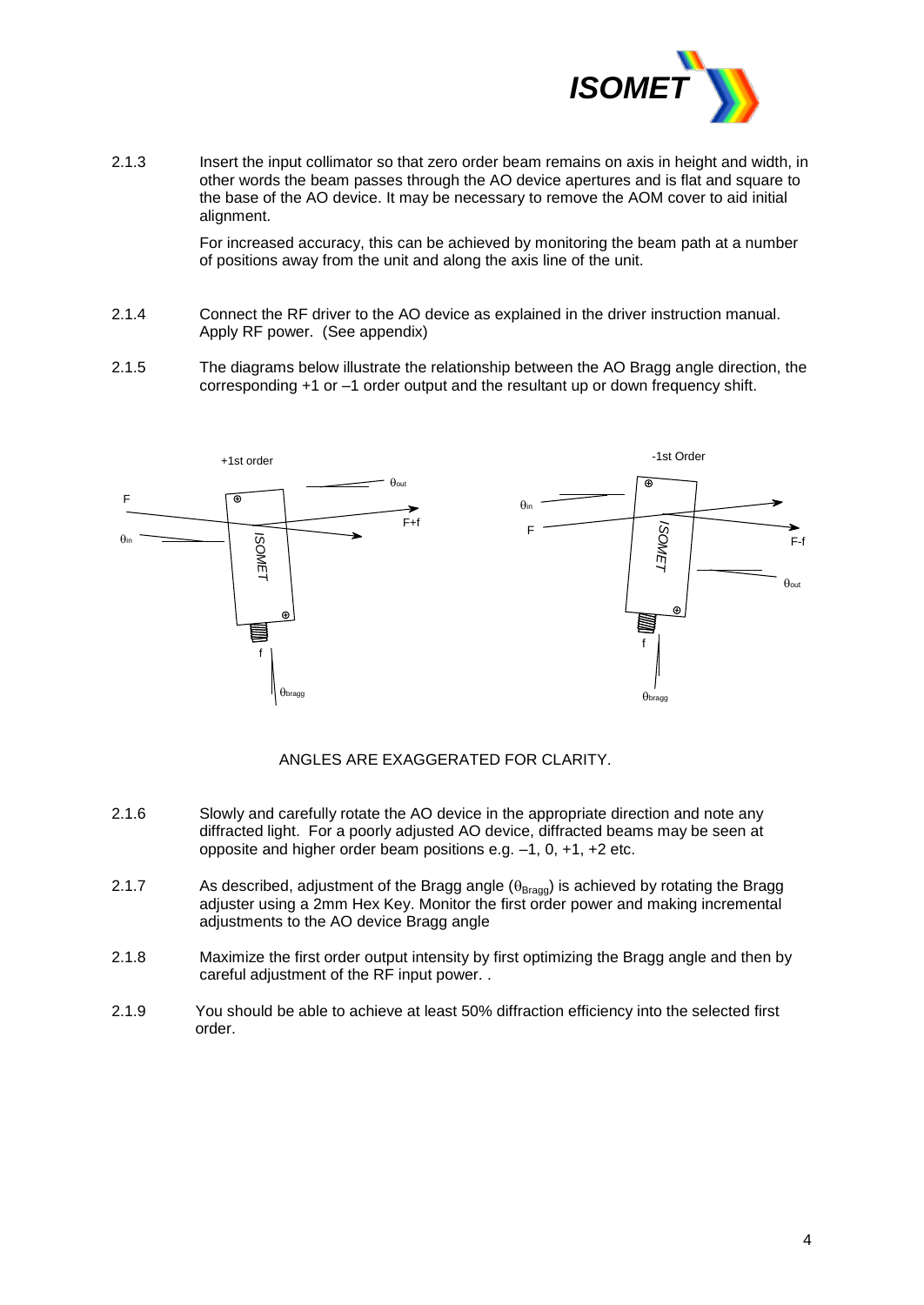

#### 2.2 Output fibre alignment

- 2.2.1 For NIR wavelengths, a fluorescent IR viewer card will assist alignment of the output fibre to the first order beam.
- 2.2.2 Replace the output flange (without the fibre collimator) onto the base. Tighten the flange mounting screws sufficient to allow the plate to slide along the grove in the base.
- 2.2.3 Centre the output flange about the  $1<sup>st</sup>$  order beam. Tighten the flange screws.



2.2.4 Insert the Output fibre collimator into the Output flange and tighten the collimator locking screw.



2.2.5 Slowly turn each of the X, Y,  $\theta_x$ .  $\theta_y$  adjusters  $\frac{1}{2}$  turn clockwise then back  $\frac{1}{4}$  turn anti-clockwise and monitor the output power from the fibre. This procedure will require care and patience to locate the beam. By taking each adjustment screw in order it is possible to spiral in on the beam position. To ensure you are aligning to the first order beam, disable the RF drive to the AO modulator. The output should fall to zero.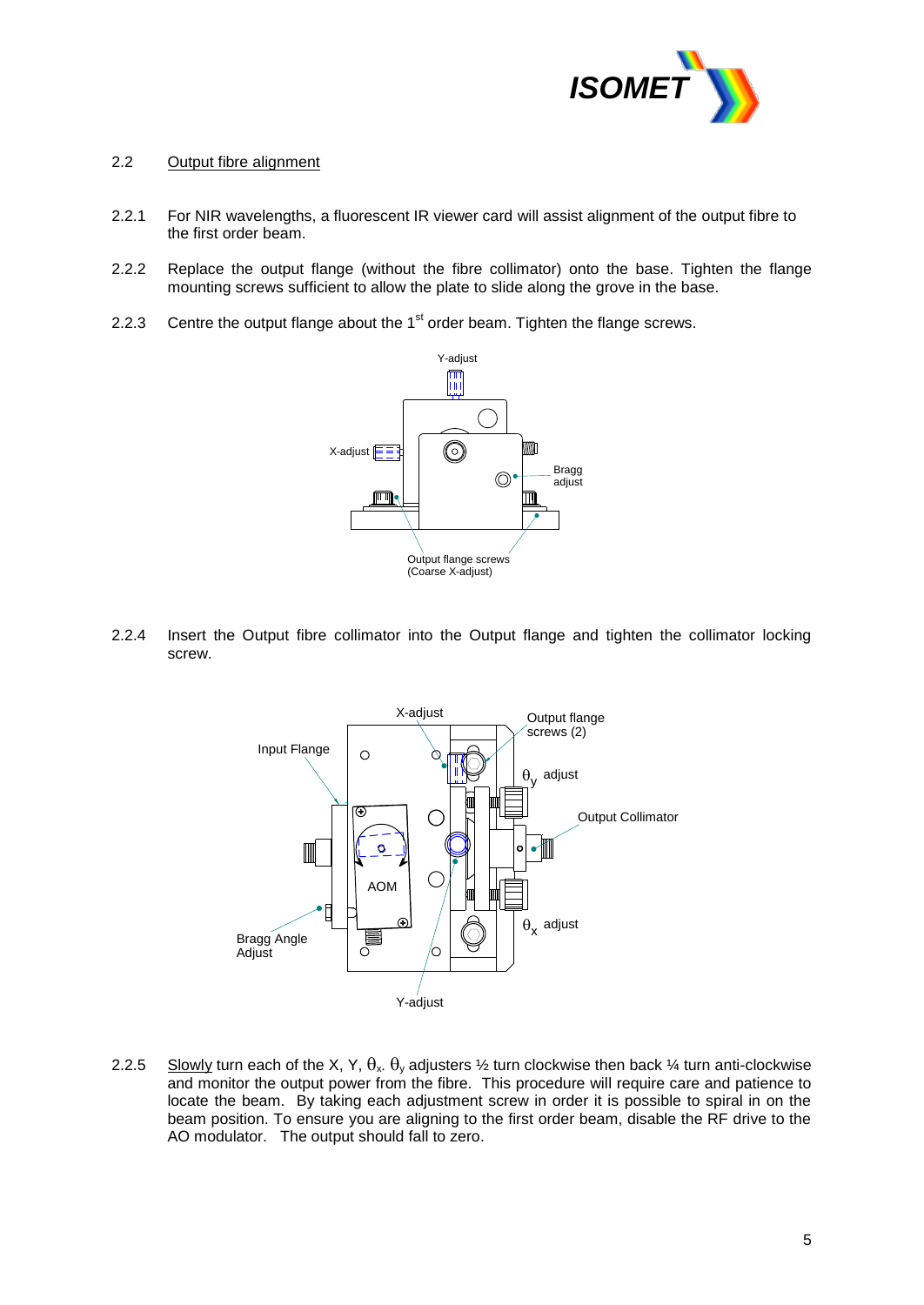

- 2.2.6 The position of the collimator can be checked by inputting the optical power into the output fibre and viewing where the beam strikes the output face of the AOM. This will gave a good indication of the Output collimator flange angle.
- 2.2.7 It may be necessary to remove the AO cover to avoid clipping problems. If there is such a problem you can enlarge the aperture holes (with the cover removed !).
- 2.2.8 The efficiency of the completed F/O coupled unit may need final optimisation by careful adjustment of the Bragg angle.
- 2.2.9 Tighten all screws and Lock adjusters. Monitor the power continually to ensure alignment is maintained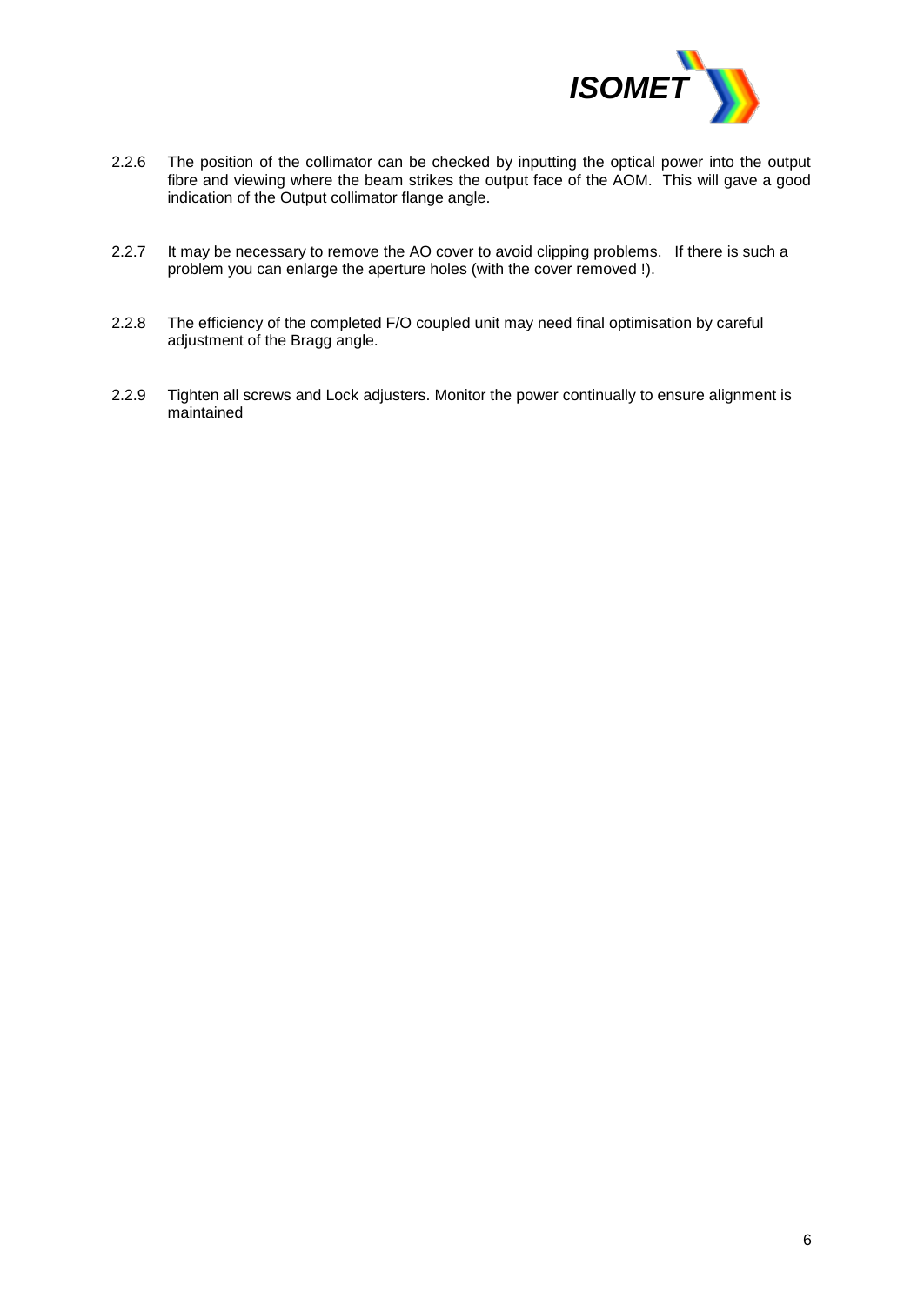

### **Appendix**

# ACOUSTO-OPTIC MODULATOR SET UP

# **THEORY OF OPERATION**

The Acousto-Optic Modulator enables the user to modulate light intensity by means of an RF Signal at a given centre frequency (fc). Either digital (on-off) or analog (proportional) modulation of the first order can be produced, depending on the type of driver selected.

The principle of operation can be briefly described as follows (see Fig 2):

To intensity modulate the input laser beam, the amplitude of the RF drive frequency is varied according to the applied video or modulation signal.

AO modulators are travelling wave devices. The modulation bandwidth depends on the beam diameter in the AO device and the acoustic velocity. The maximum rate is limited to half the device RF bandwidth

From the viewpoint of intensity modulation, the deflection efficiency is given by the general equation:

$$
i_1 = \text{Sin}^2 \left( k E_{RF} \right)
$$

where  $i_1$  is the instantaneous intensity in the first order diffracted beam and  $E_{RF}$  is the instantaneous RF envelop voltage applied across the matched transducer at the centre frequency.

When the RF voltage is applied to the piezoelectric transducer, acoustic waves are generated and launched into the crystal interaction medium. Associated with this acoustic wave is a strain induced change of the refractive index in the medium.

Interaction of the light beam with the acoustic wave results in optical beam diffraction. If the incident light beam strikes the acoustic wave front at a specific angle, called the Bragg angle  $(\theta_{\text{BRAGG}})$ , then efficient diffraction of light into the first order occurs. The diffraction efficiency from the zero to first order can be up to 90%. Some diffraction may be seen in the opposite first and high orders. The first order light beam is deflected by twice the Bragg angle ( $\theta_{\rm SFP}$  =  $2\theta_{BRAGG}$ ).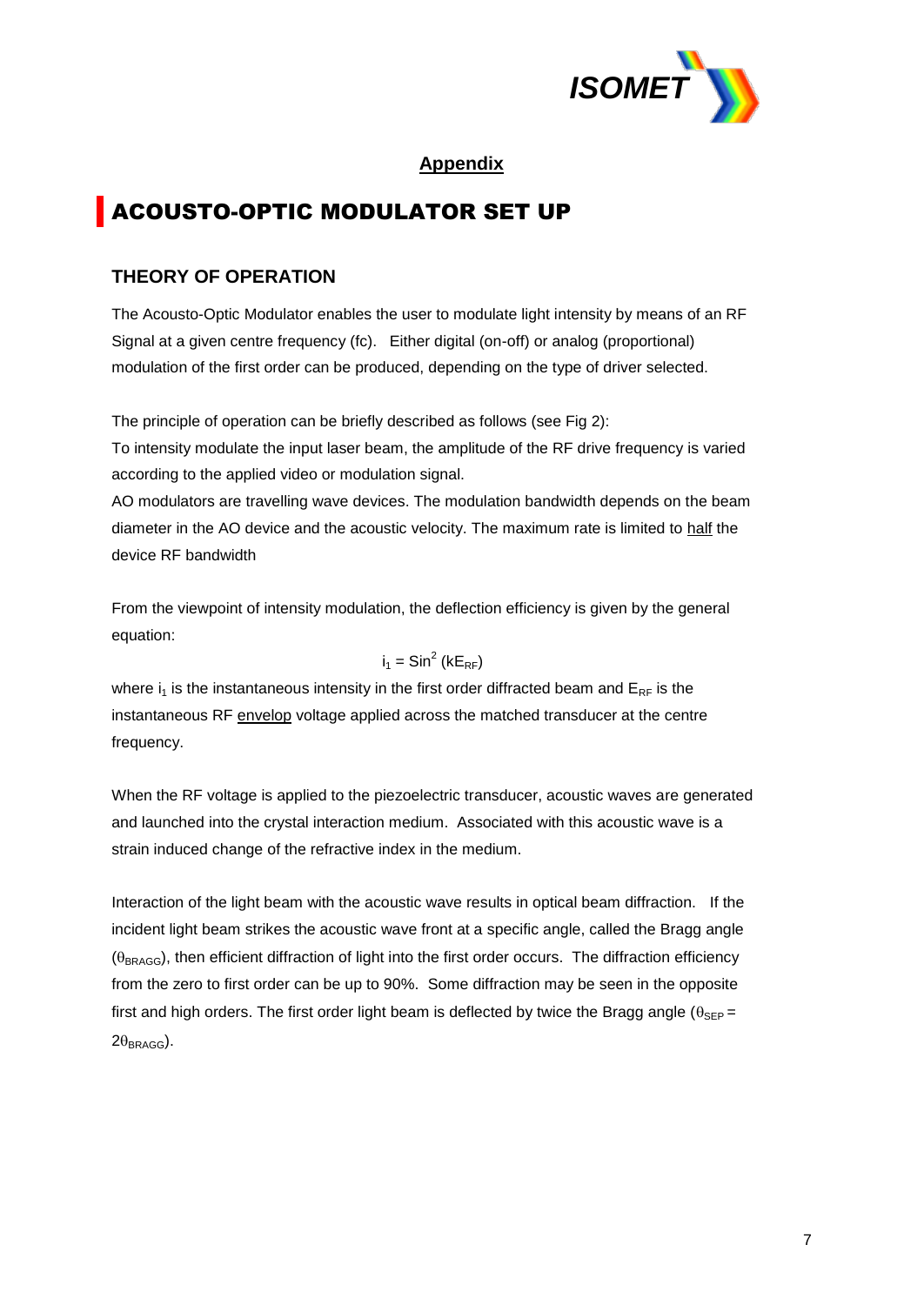

# **OPERATING PROCUDURE**

- 1. The standard AO Modulator may be mounted in any orientation. Either optical aperture may be used as the entrance aperture. Align the AO Modulator so that the laser beam is normal to the entrance surface with laser polarization parallel to the mounting base.
- 2. Attach a 50 $\Omega$  Coax cable from the SMA connector of the AOM to the RF output of the driver (digital or analog). Set the driver RF power level to some nominal value (about 30%) below the saturation level as indicated on the modulator test data sheet.
- 3. Align the AOM to insure that the incident light beam is centred in the active aperture
- 4. Rotate the deflector slightly until deflection of the light beam occurs. Diffraction occurs in the horizontal plane. Select the diffraction spot next to the undiffracted "zeroth order" beam and monitor the light intensity by using either a photodetector or a light power meter. Re-adjust the Bragg angle for maximum deflected light intensity into the "First Order" output. Fine tuning of the incident light beam position may be necessary for optimum results.
- 5. Adjust the RF power level for the desired light intensity. Exceeding the maximum drive power indicated on the data sheet could damage the modulator.

#### **Remember:**

**Optimize the Bragg angle BEFORE increasing RF power**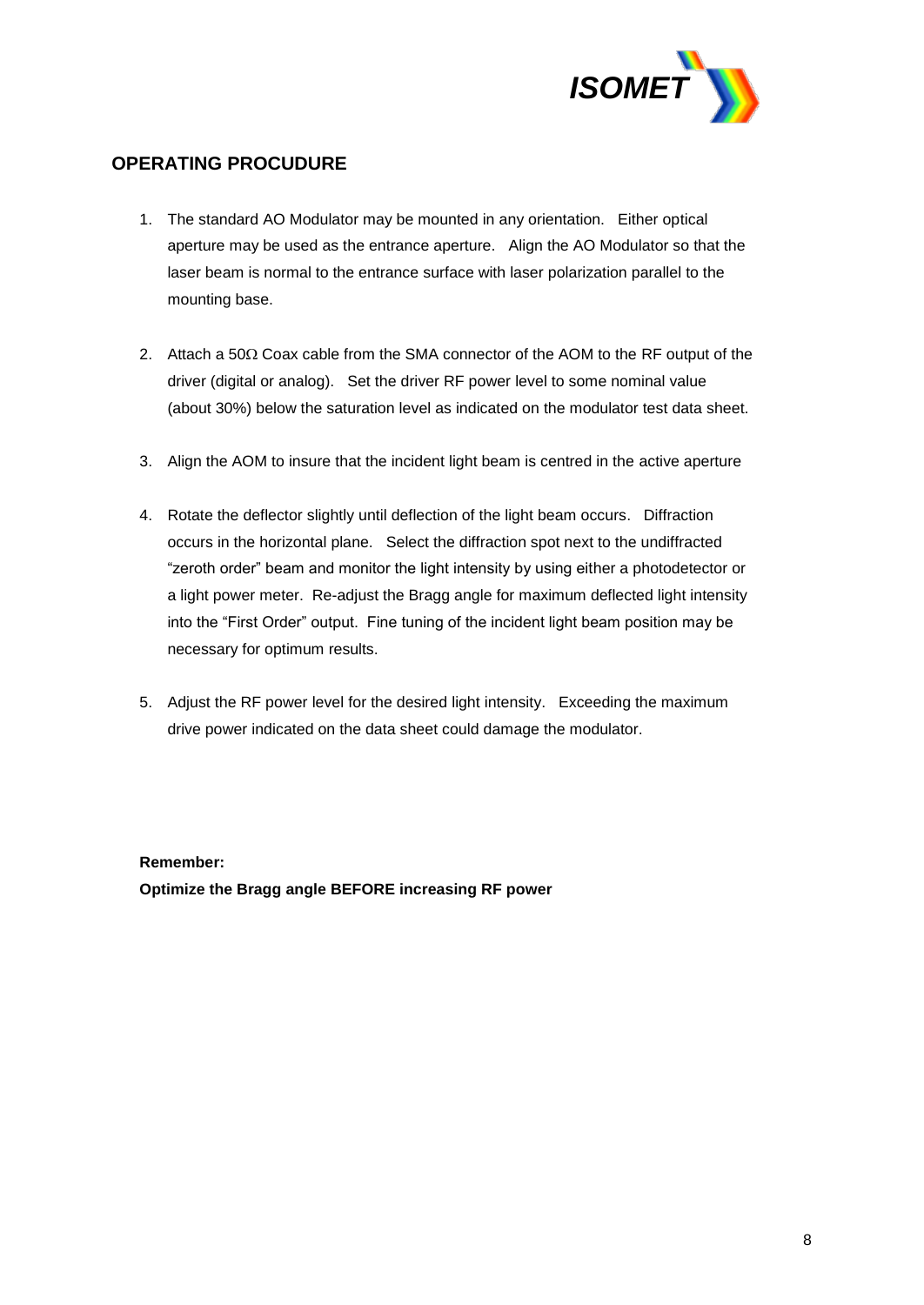

## **MAINTENANCE**

1. Cleaning

It is important that the optical surfaces of the modulator be kept clean and free from contamination.

Prior to assembly into users' equipment, the modulator case apertures should be kept covered.

Dust or dirt accumulated on the optical surfaces of the crystal may, in many cases be removed by a pressurized jet of filtered dry air.

In time, it may be necessary to remove atmospherically deposited films from the optical surfaces. Although the AR coatings are hard and durable, care must be taken to avoid scratching the surfaces. It is suggested that the coating be wiped with a soft ball of brushed cotton moistened with acetone or alcohol. After wiping, examine the optical surfaces for cleaning solution residue and, if necessary, repeat the above procedure.

2. Troubleshooting

Troubleshooting should be limited to checking the alignment and operating procedures. If difficulties arise, note the symptoms and contact the manufacturer.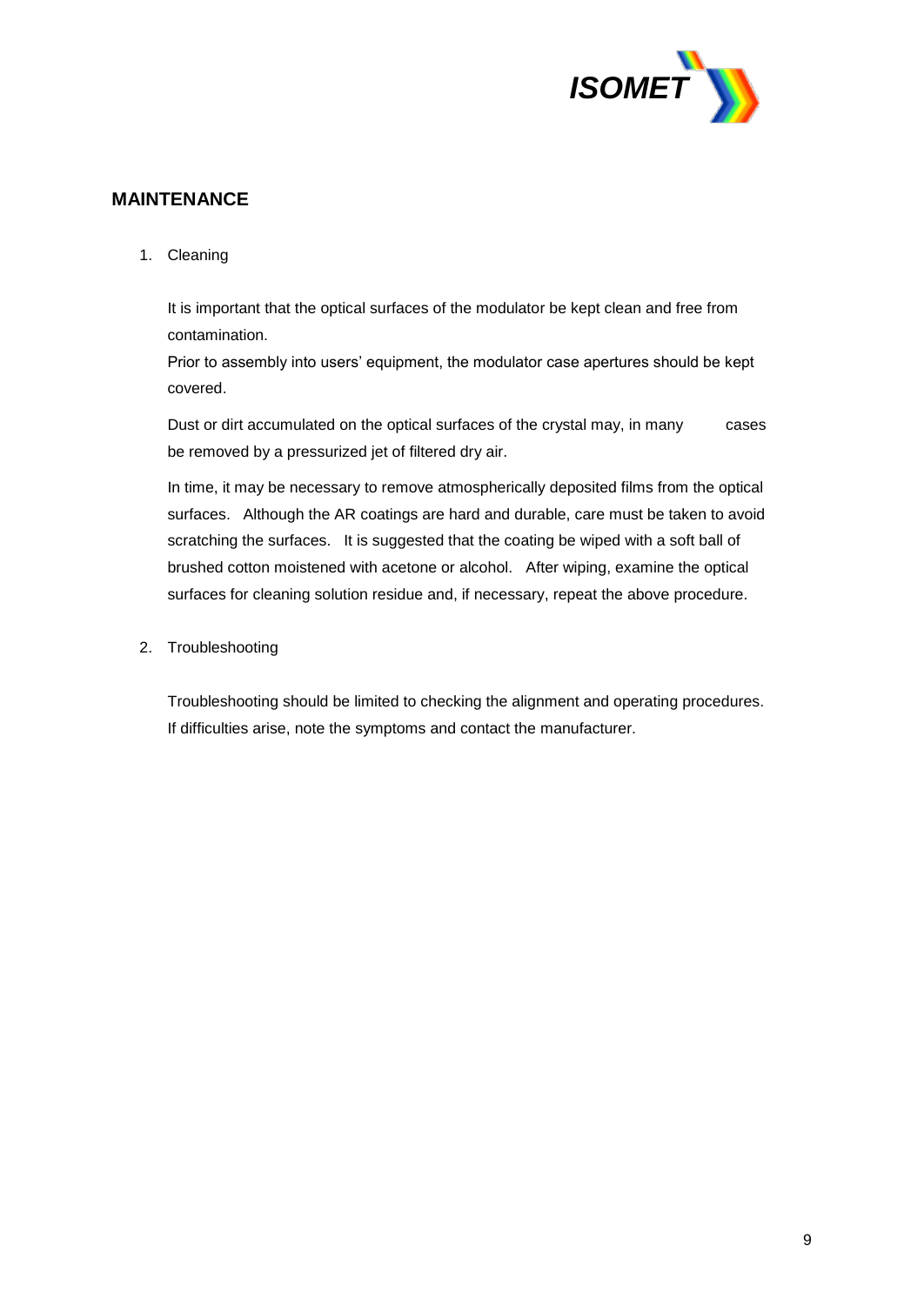



Figure 1: Typical Analog Modulation Waveforms